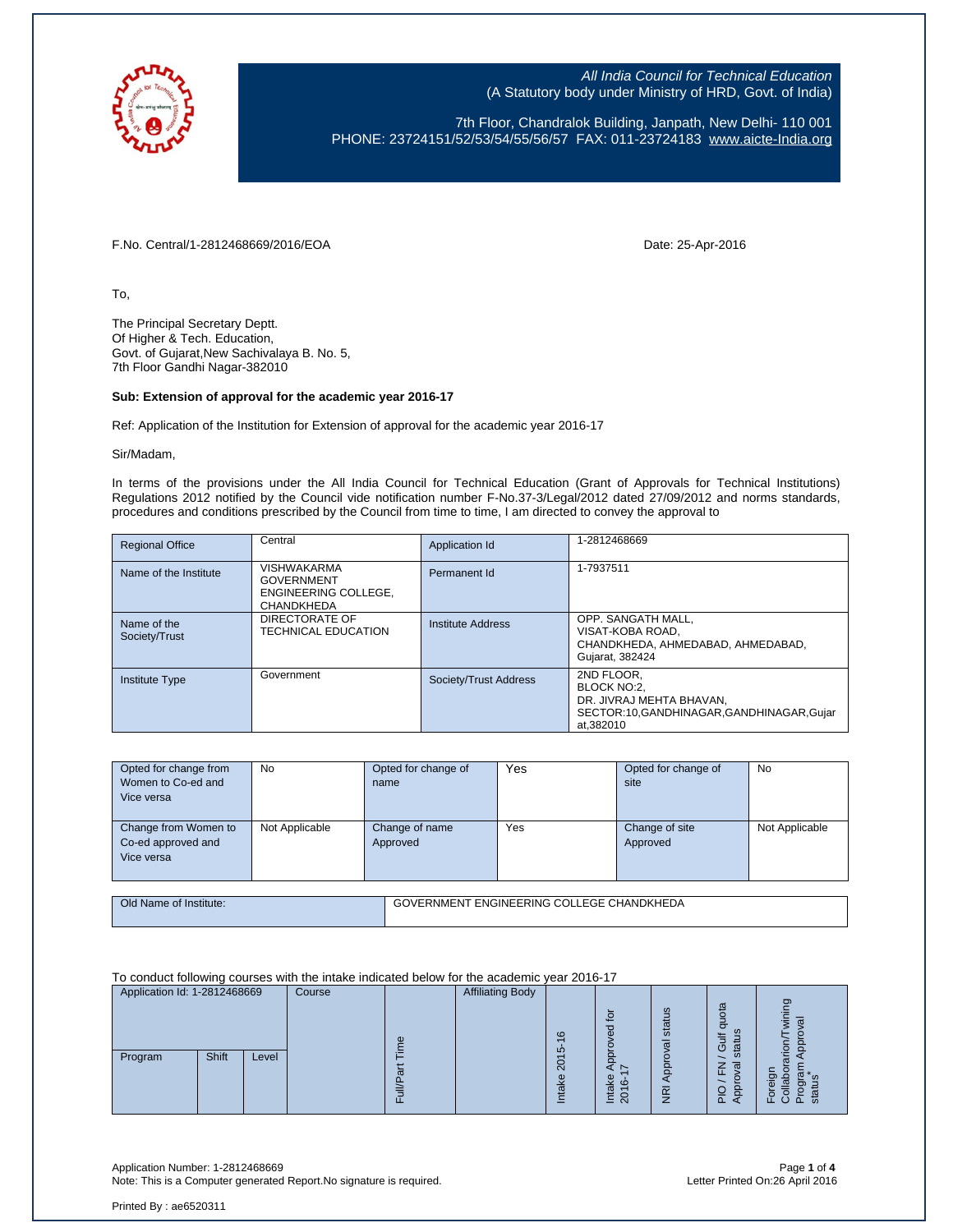

7th Floor, Chandralok Building, Janpath, New Delhi- 110 001 PHONE: 23724151/52/53/54/55/56/57 FAX: 011-23724183 www.aicte-India.org

| <b>ENGINEERIN</b><br><b>G AND</b><br><b>TECHNOLO</b><br>GY | 1st<br>Shift | POS<br>T.<br>GRA<br><b>DUA</b><br><b>TE</b>        | CHEMICAL<br><b>ENGINEERING</b>                                                                           | <b>FULL</b><br>TIME        | Gujarat<br>Technological<br>University,<br>Ahmedabad | 18  | 18  | <b>NA</b> | <b>NA</b> | <b>NA</b> |
|------------------------------------------------------------|--------------|----------------------------------------------------|----------------------------------------------------------------------------------------------------------|----------------------------|------------------------------------------------------|-----|-----|-----------|-----------|-----------|
| <b>ENGINEERIN</b><br>G AND<br><b>TECHNOLO</b><br>GY        | 1st<br>Shift | <b>POS</b><br>т<br>GRA<br><b>DUA</b><br><b>TE</b>  | <b>ELECTRONICS</b><br>&<br><b>COMMUNICATI</b><br>ON(SIGNAL<br><b>PROCESSING</b><br>& VLSI<br>TECHNOLOGY) | <b>FULL</b><br><b>TIME</b> | Gujarat<br>Technological<br>University,<br>Ahmedabad | 18  | 18  | <b>NA</b> | <b>NA</b> | <b>NA</b> |
| <b>ENGINEERIN</b><br><b>G AND</b><br><b>TECHNOLO</b><br>GY | 1st<br>Shift | <b>UND</b><br>ER<br>GRA<br><b>DUA</b><br>TE        | <b>CHEMICAL</b><br><b>ENGINEERING</b>                                                                    | <b>FULL</b><br><b>TIME</b> | Gujarat<br>Technological<br>University,<br>Ahmedabad | 60  | 60  | <b>NA</b> | <b>NA</b> | <b>NA</b> |
| <b>ENGINEERIN</b><br><b>G AND</b><br><b>TECHNOLO</b><br>GY | 1st<br>Shift | <b>UND</b><br>ER<br><b>GRA</b><br><b>DUA</b><br>TE | <b>CIVIL</b><br><b>ENGINEERING</b>                                                                       | <b>FULL</b><br><b>TIME</b> | Gujarat<br>Technological<br>University,<br>Ahmedabad | 60  | 60  | <b>NA</b> | <b>NA</b> | <b>NA</b> |
| <b>ENGINEERIN</b><br><b>G AND</b><br><b>TECHNOLO</b><br>GY | 1st<br>Shift | <b>UND</b><br>ER<br>GRA<br><b>DUA</b><br>TE        | <b>COMPUTER</b><br><b>ENGINEERING</b>                                                                    | <b>FULL</b><br><b>TIME</b> | Gujarat<br>Technological<br>University,<br>Ahmedabad | 120 | 120 | <b>NA</b> | <b>NA</b> | <b>NA</b> |
| <b>ENGINEERIN</b><br><b>G AND</b><br><b>TECHNOLO</b><br>GY | 1st<br>Shift | <b>UND</b><br>ER<br><b>GRA</b><br><b>DUA</b><br>TE | <b>ELECTRICAL</b><br><b>ENGINEERING</b>                                                                  | <b>FULL</b><br><b>TIME</b> | Gujarat<br>Technological<br>University,<br>Ahmedabad | 120 | 120 | <b>NA</b> | <b>NA</b> | <b>NA</b> |
| <b>ENGINEERIN</b><br><b>G AND</b><br><b>TECHNOLO</b><br>GY | 1st<br>Shift | <b>UND</b><br>ER<br><b>GRA</b><br><b>DUA</b><br>TE | <b>ELECTRONICS</b><br>&<br><b>COMMUNICATI</b><br>ON ENGG                                                 | <b>FULL</b><br><b>TIME</b> | Gujarat<br>Technological<br>University,<br>Ahmedabad | 120 | 120 | <b>NA</b> | <b>NA</b> | <b>NA</b> |
| <b>ENGINEERIN</b><br><b>G AND</b><br><b>TECHNOLO</b><br>GY | 1st<br>Shift | <b>UND</b><br>ER<br>GRA<br><b>DUA</b><br><b>TE</b> | <b>INFORMATION</b><br><b>TECHNOLOGY</b>                                                                  | <b>FULL</b><br><b>TIME</b> | Gujarat<br>Technological<br>University,<br>Ahmedabad | 60  | 60  | <b>NA</b> | <b>NA</b> | <b>NA</b> |
| <b>ENGINEERIN</b><br>G AND<br><b>TECHNOLO</b><br>GY        | 1st<br>Shift | <b>UND</b><br>ER<br>GRA<br><b>DUA</b><br>TE        | <b>INSTRUMENTA</b><br><b>TION AND</b><br>CONTROL<br><b>ENGINEERING</b>                                   | <b>FULL</b><br><b>TIME</b> | Gujarat<br>Technological<br>University,<br>Ahmedabad | 60  | 60  | <b>NA</b> | <b>NA</b> | <b>NA</b> |
| <b>ENGINEERIN</b><br>G AND<br><b>TECHNOLO</b>              | 1st<br>Shift | <b>UND</b><br>ER<br>GRA<br><b>DUA</b>              | <b>MECHANICAL</b><br><b>ENGINEERING</b>                                                                  | <b>FULL</b><br><b>TIME</b> | Gujarat<br>Technological<br>University,<br>Ahmedabad | 60  | 60  | <b>NA</b> | <b>NA</b> | <b>NA</b> |

Application Number: 1-2812468669 Page **2** of **4** Note: This is a Computer generated Report.No signature is required. Letter Printed On:26 April 2016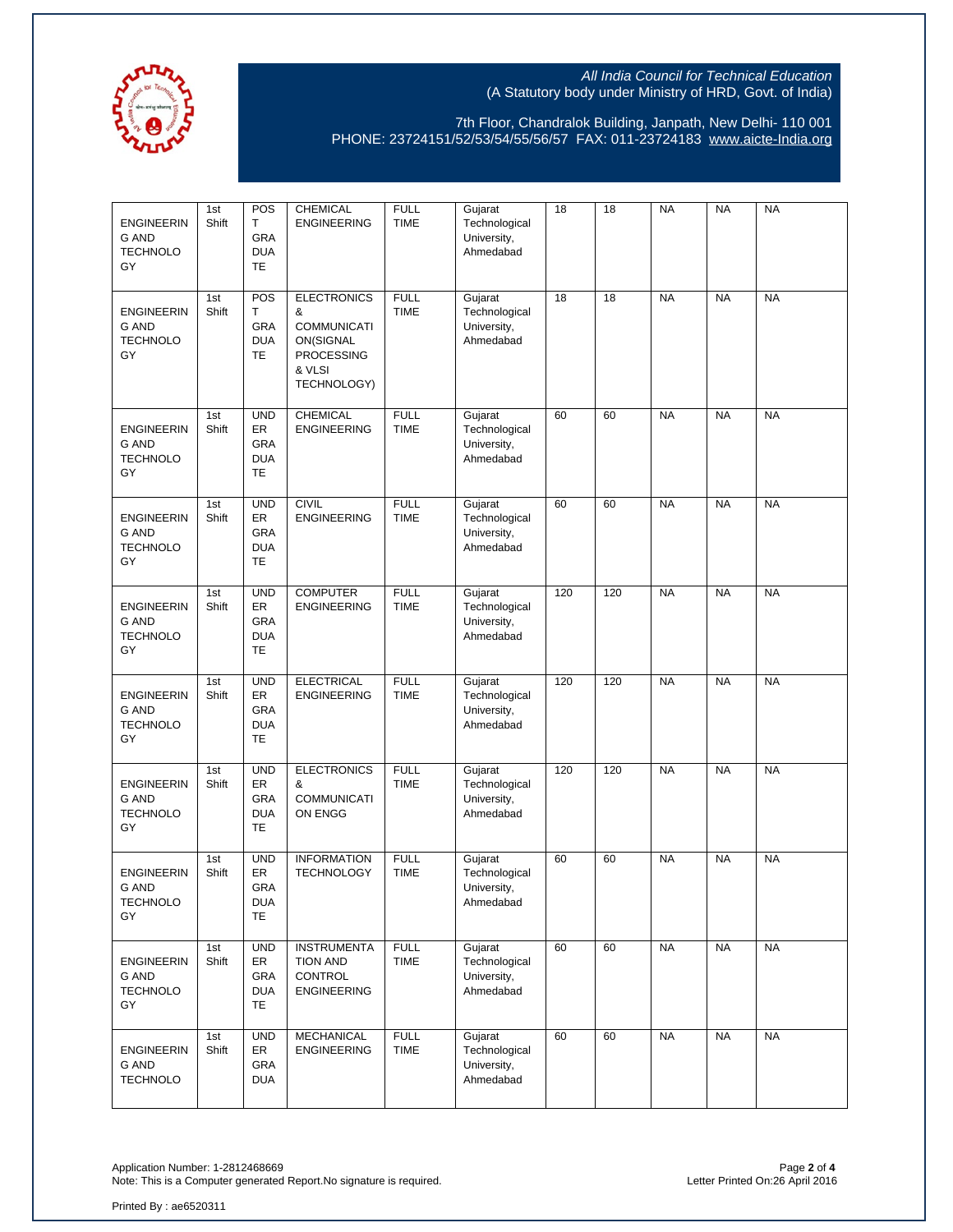

7th Floor, Chandralok Building, Janpath, New Delhi- 110 001 PHONE: 23724151/52/53/54/55/56/57 FAX: 011-23724183 www.aicte-India.org

| GY                                                  |              | <b>TE</b>                                                  |                                                   |                            |                                                      |    |    |           |           |           |
|-----------------------------------------------------|--------------|------------------------------------------------------------|---------------------------------------------------|----------------------------|------------------------------------------------------|----|----|-----------|-----------|-----------|
| <b>ENGINEERIN</b><br>G AND<br><b>TECHNOLO</b><br>GY | 1st<br>Shift | <b>UND</b><br>ER.<br><b>GRA</b><br><b>DUA</b><br><b>TE</b> | POWER<br><b>ELECTRONICS</b><br><b>ENGINEERING</b> | <b>FULL</b><br><b>TIME</b> | Gujarat<br>Technological<br>University,<br>Ahmedabad | 60 | 60 | <b>NA</b> | <b>NA</b> | <b>NA</b> |

The above mentioned approval is subject to the condition that GOVERNMENT ENGINEERING COLLEGE CHANDKHEDA shall follow and adhere to the Regulations, guidelines and directions issued by AICTE from time to time and the undertaking / affidavit given by the institution along with the application submitted by the institution on portal.

In case of any differences in content in this Computer generated Extension of Approval Letter, the content/information as approved by the Executive Council / General Council as available on the record of AICTE shall be final and binding.

Strict compliance of Anti-Ragging Regulation:- Approval is subject to strict compliance of provisions made in AICTE Regulation notified vide F. No. 37-3/Legal/AICTE/2009 dated July 1, 2009 for Prevention and Prohibition of Ragging in Technical Institutions. In case Institution fails to take adequate steps to Prevent Ragging or fails to act in accordance with AICTE Regulation or fails to punish perpetrators or incidents of Ragging, it will be liable to take any action as defined under clause 9(4) of the said Regulation.

### **Note: Validity of the course details may be verified at www.aicte-india.org**

 **Dr. Avinash S Pant Vice - Chairman, AICTE**

Copy to:

- **1. The Regional Officer,** All India Council for Technical Education Tagore Hostel-2, Shamla Hills Bhopal-462 002, Madhya Pradesh
- **2. The Director Of Technical Education,** Gujarat
- **3. The Registrar,** Gujarat Technological University, Ahmedabad
- **4. The Principal / Director,** GOVERNMENT ENGINEERING COLLEGE CHANDKHEDA OPP. SANGATH MALL, VISAT-KOBA ROAD, CHANDKHEDA, AHMEDABAD,AHMEDABAD, Gujarat,382424
- **5. The Secretary / Chairman,** DIRECTORATE OF TECHNICAL EDUCATION 2ND FLOOR, BLOCK NO:2, DR. JIVRAJ MEHTA BHAVAN,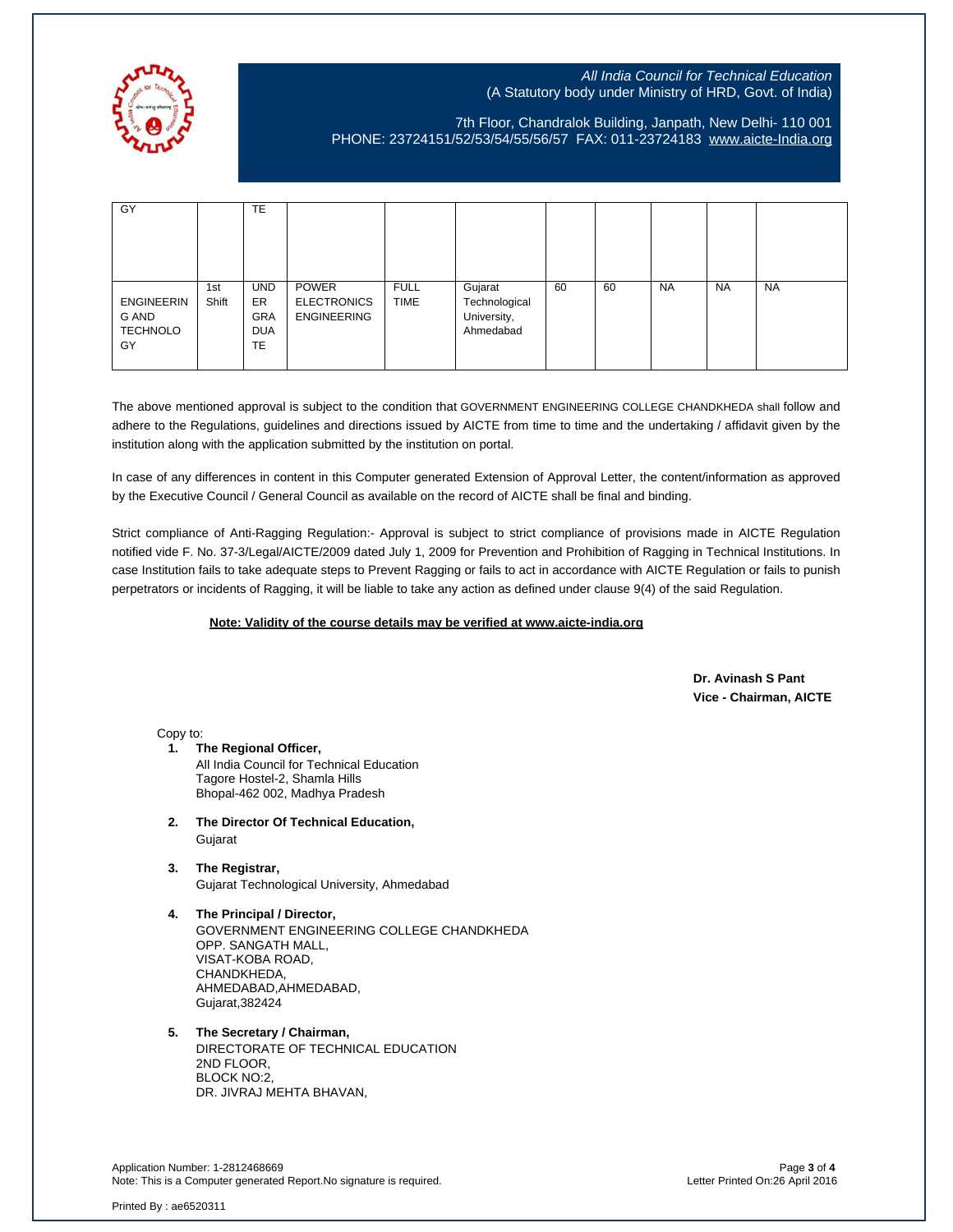

7th Floor, Chandralok Building, Janpath, New Delhi- 110 001 PHONE: 23724151/52/53/54/55/56/57 FAX: 011-23724183 www.aicte-India.org

SECTOR:10, GANDHINAGAR,GANDHINAGAR, Gujarat,382010

**6. Guard File(AICTE)**

Application Number: 1-2812468669 Page **4** of **4** Note: This is a Computer generated Report.No signature is required. Letter Printed On:26 April 2016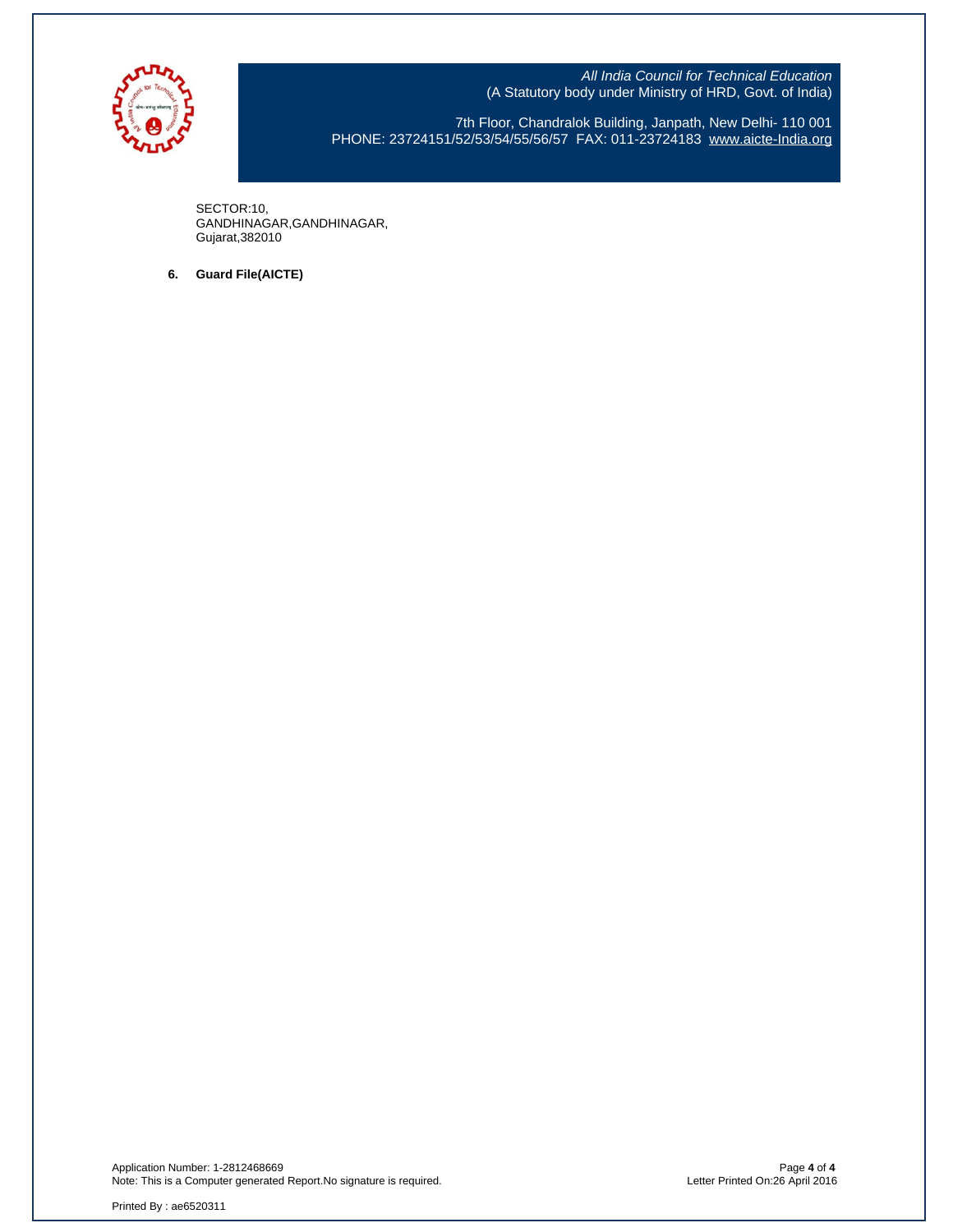Downloads (/Downloads) Jobs@NBA (/Jobs) Tenders@NBA (/Tenders) FAQs (/faqs) Contact Us (/contact) Old Website (http://115.124.102.49:8081/)

(/Home)



**PROMOTING INTERNATIONAL QUALITY STANDARDS FOR TECHNICAL EDUCATION IN INDIA** 



# **ACCREDITED PROGRAMS**

Home (/Home) / Accredited Programs

## **ENGINEERING TIER II (UNDER GRADUATE) ACCREDITED PROGRAMS**

| <b>State</b> |  |
|--------------|--|
| Gujarat      |  |
| Program      |  |
| Select       |  |

Vishwakarma Government Engineering College, Chandkheda, Ahmedabad (Earlier Government Engineerin

Search

Search: None A B C D E F G H I J K L M N O P Q R S T U V W X Y Z

| Click here to Download in Excel                                                                                                                    |                         |                       | Search:                                     |                                                                            |
|----------------------------------------------------------------------------------------------------------------------------------------------------|-------------------------|-----------------------|---------------------------------------------|----------------------------------------------------------------------------|
| Name of the Institution<br>1F                                                                                                                      | Program<br>$\downarrow$ | Level<br>$\mathbf{1}$ | <b>Accreditation</b><br><b>Status</b><br>1t | <b>Accreditation</b><br>Latest                                             |
| Vishwakarma Government<br>Engineering College,<br>Chandkheda, Ahmedabad<br>(Earlier Government<br>Engineering College,<br>Gandhinagar) (Ahmedabad) | Chemical Engg.          | Under<br>Graduate     | <b>ACCREDITED</b>                           | Academic Year<br>2019-20, 2020-21<br>and 2021-22, i.e.,<br>upto 30-06-2022 |
| Vishwakarma Government<br>Engineering College,<br>Chandkheda, Ahmedabad<br>(Earlier Government<br>Engineering College,<br>Gandhinagar) (Ahmedabad) | Civil Engg.             | Under<br>Graduate     | <b>ACCREDITED</b>                           | Academic Year<br>2019-20, 2020-21<br>and 2021-22, i.e.,<br>upto 30-06-2022 |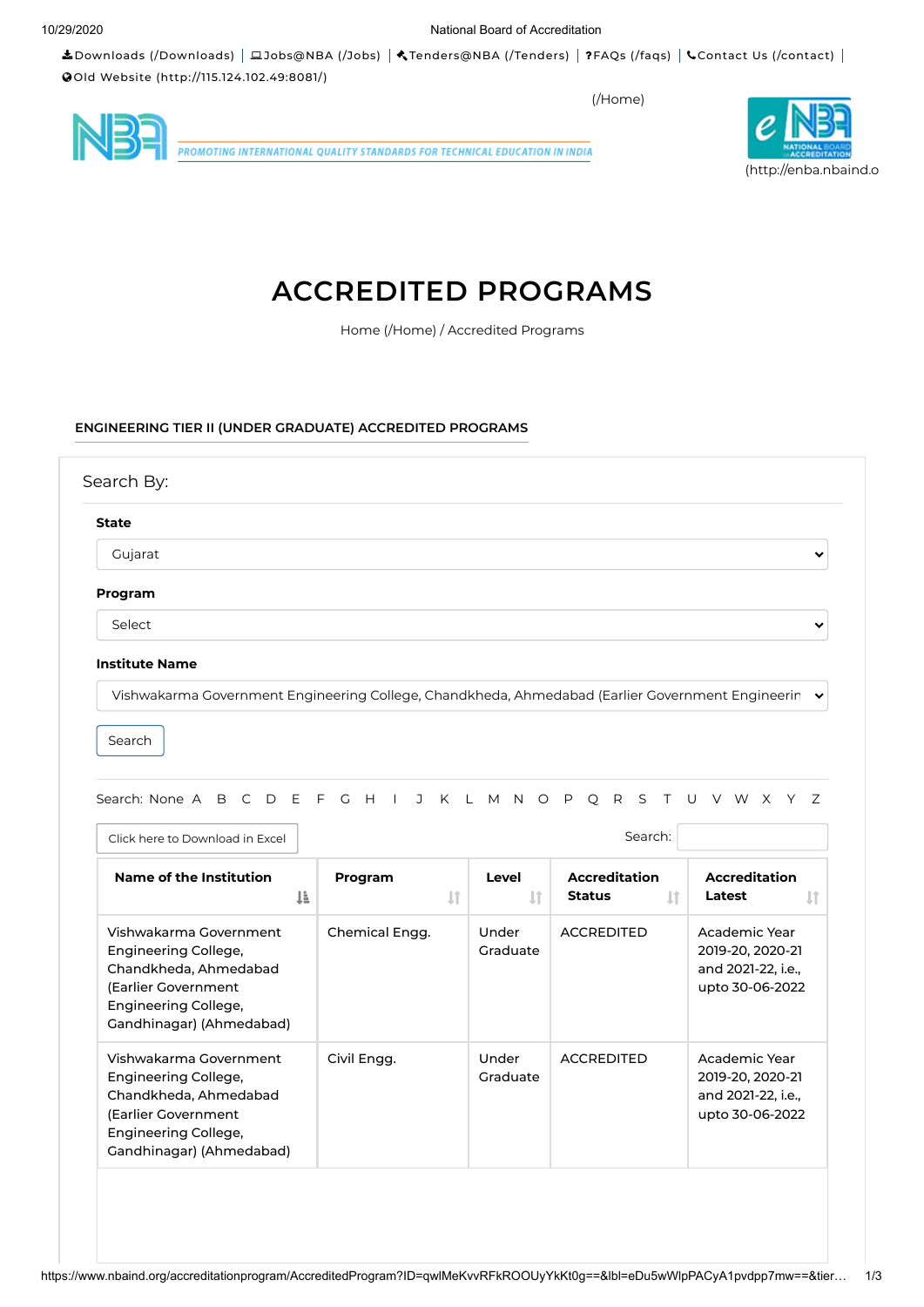## 10/29/2020 National Board of Accreditation

| Name of the Institution<br>1ì.                                                                                                                     | Program<br>$\downarrow$ î                                            | Level<br>$\mathbf{I}$ | <b>Accreditation</b><br><b>Status</b><br>$\downarrow$ î | <b>Accreditation</b><br>Latest<br>$\downarrow$ î                           |
|----------------------------------------------------------------------------------------------------------------------------------------------------|----------------------------------------------------------------------|-----------------------|---------------------------------------------------------|----------------------------------------------------------------------------|
| Vishwakarma Government<br>Engineering College,<br>Chandkheda, Ahmedabad<br>(Earlier Government<br>Engineering College,<br>Gandhinagar) (Ahmedabad) | Information<br>Technology                                            | Under<br>Graduate     | <b>ACCREDITED</b>                                       | Academic Year<br>2019-20, 2020-21<br>and 2021-22, i.e.,<br>upto 30-06-2022 |
| Vishwakarma Government<br>Engineering College,<br>Chandkheda, Ahmedabad<br>(Earlier Government<br>Engineering College,<br>Gandhinagar) (Ahmedabad) | Mechanical Engg.                                                     | Under<br>Graduate     | <b>ACCREDITED</b>                                       | Academic Year<br>2019-20, 2020-21<br>and 2021-22, i.e.,<br>upto 30-06-2022 |
| Vishwakarma Government<br>Engineering College,<br>Chandkheda, Ahmedabad<br>(Earlier Government<br>Engineering College,<br>Gandhinagar) (Ahmedabad) | <b>CHEMICAL</b><br><b>ENGINEERING</b>                                | UG                    | <b>ACCREDITED</b>                                       | 3 years w.e.f.<br>16.03.2007                                               |
| Vishwakarma Government<br>Engineering College,<br>Chandkheda, Ahmedabad<br>(Earlier Government<br>Engineering College,<br>Gandhinagar) (Ahmedabad) | <b>INSTRUMENTATION</b><br><b>AND CONTROL</b><br><b>ENGINEERING</b>   | UG                    | <b>ACCREDITED</b>                                       | 3 years w.e.f.<br>16.03.2007                                               |
| VISHWAKARMA GOVT.<br><b>ENGINEERING COLLEGE</b><br>(Ahmedabad)                                                                                     | <b>ELECTRONICS AND</b><br><b>COMMUNICATION</b><br><b>ENGINEERING</b> | UG                    | <b>ACCREDITED</b>                                       | 3 YEARS W.E.F. 19-<br>07-2008                                              |
| VISHWAKARMA GOVT.<br><b>ENGINEERING COLLEGE</b><br>(Ahmedabad)                                                                                     | <b>ELECTRONICS AND</b><br><b>COMMUNICATION</b><br><b>ENGINEERING</b> | UG                    | <b>ACCREDITED</b>                                       | 3 YEARS W.E.F. 19-<br>07-2008                                              |

Showing 1 to 8 of 8 entries

Previous 1 Next

1

# **CONTACT US**

|               | <b>IMPORTANT LINKS</b>                |
|---------------|---------------------------------------|
|               | > Site Map (/sitemap)                 |
| $\,$          | Disclaimer (/disclaimer)              |
| $\rightarrow$ | Copyright Policy (/copyright)         |
|               | > Hyperlink Policy (/hyperlinkpolicy) |
|               | > RTI (/rti)                          |
|               |                                       |

**CONTACT US**